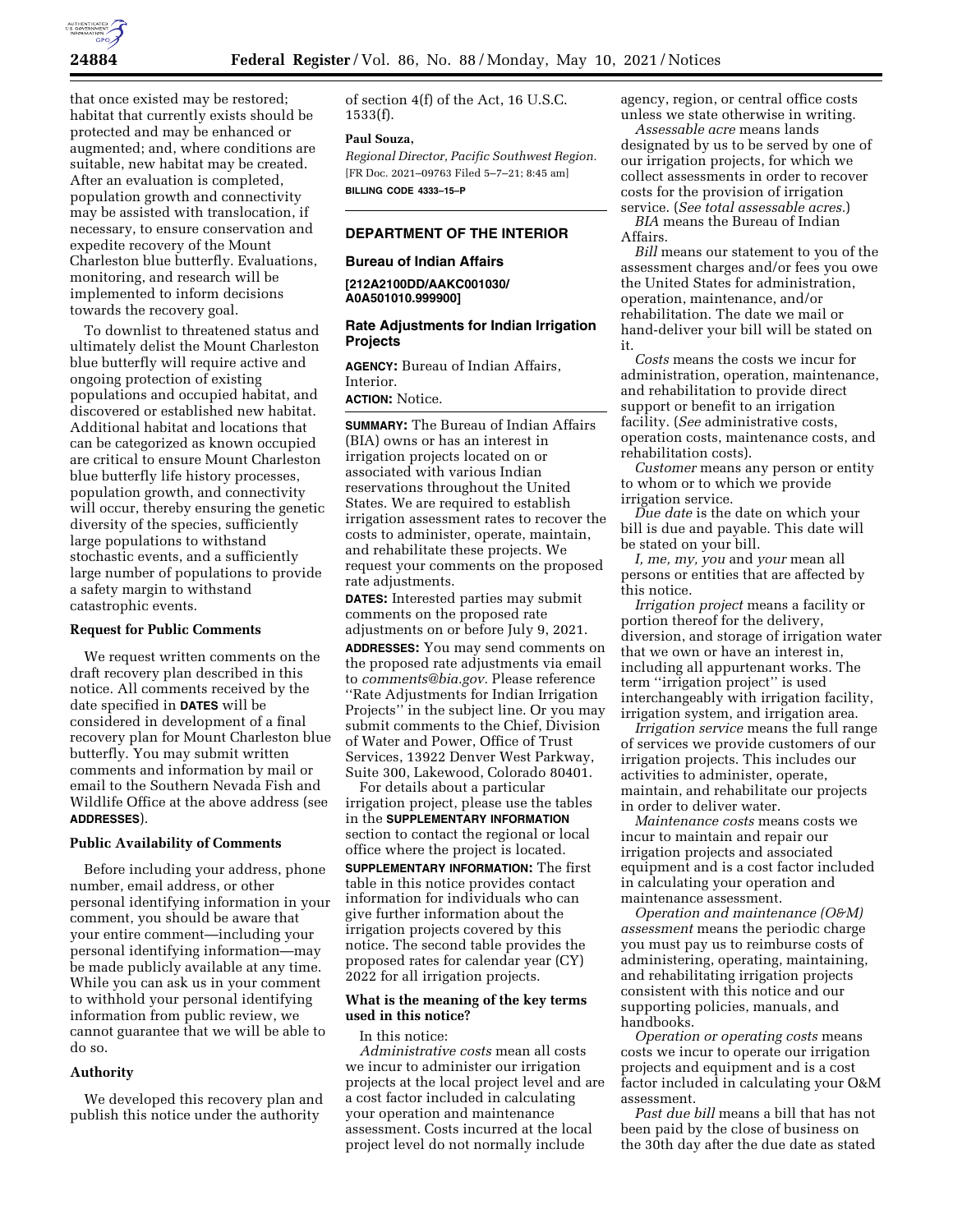on the bill. Beginning on the 31st day after the due date, we begin assessing additional charges accruing from the due date.

*Rehabilitation costs* means costs we incur to restore our irrigation projects or features to original operating condition or to the nearest state which can be achieved using current technology and is a cost factor included in calculating your O&M assessment.

*Responsible party* means an individual or entity that owns or leases land within the assessable acreage of one of our irrigation projects and is responsible for providing accurate information to our billing office and paying a bill for an annual irrigation rate assessment.

*Total assessable acres* mean the total acres served by one of our irrigation projects.

*Water delivery* is an activity that is part of the irrigation service we provide our customers when water is available.

*We, us,* and *our* mean the United States Government, the Secretary of the Interior, the BIA, and all who are authorized to represent us in matters covered under this notice.

### **Does this notice affect me?**

This notice affects you if you own or lease land within the assessable acreage of one of our irrigation projects or if you have a carriage agreement with one of our irrigation projects.

## **Where can I get information on the regulatory and legal citations in this notice?**

You can contact the appropriate office(s) stated in the tables for the irrigation project that serves you, or you can use the internet site for the Government Publishing Office at *[http://](http://www.gpo.gov) [www.gpo.gov.](http://www.gpo.gov)* 

#### **Why are you publishing this notice?**

We are publishing this notice to inform you that we propose to adjust our irrigation assessment rates. This notice is published in accordance with the BIA's regulations governing its operation and maintenance of irrigation projects, found at 25 CFR part 171. This regulation provides for the establishment and publication of the proposed rates for annual irrigation assessments as well as related information about our irrigation projects.

### **What authorizes you to issue this notice?**

Our authority to issue this notice is vested in the Secretary of the Interior by 5 U.S.C. 301 and the Act of August 14, 1914 (38 Stat. 583; 25 U.S.C. 385). The

Secretary has in turn delegated this authority to the Assistant Secretary— Indian Affairs under Part 209, Chapter 8.1A, of the Department of the Interior's Departmental Manual.

## **When will you put the rate adjustments into effect?**

We will put the rate adjustments into effect for CY 2022.

## **How do you calculate irrigation rates?**

We calculate annual irrigation assessment rates in accordance with 25 CFR part 171.500 by estimating the annual costs of operation and maintenance at each of our irrigation projects and then dividing by the total assessable acres for that particular irrigation project. The result of this calculation for each project is stated in the rate table in this notice.

## **What kinds of expenses do you consider in determining the estimated annual costs of operation and maintenance?**

Consistent with 25 CFR part 171.500, these expenses include the following:

(a) Personnel salary and benefits for the project engineer/manager and project employees under the project engineer/manager's management or control;

(b) Materials and supplies;

(c) Vehicle and equipment repairs; (d) Equipment costs, including lease fees;

(e) Depreciation;

(f) Acquisition costs;

(g) Maintenance of a reserve fund available for contingencies or emergency costs needed for the reliable operation of the irrigation facility infrastructure;

(h) Maintenance of a vehicle and heavy equipment replacement fund;

(i) Systematic rehabilitation and replacement of project facilities;

(j) Contingencies for unknown costs and omitted budget items; and

(k) Other expenses we determine necessary to properly perform the activities and functions characteristic of an irrigation project.

#### **When should I pay my irrigation assessment?**

We will mail or hand deliver your bill notifying you (a) the amount you owe to the United States and (b) when such amount is due. If we mail your bill, we will consider it as being delivered no later than five business days after the day we mail it. You should pay your bill by the due date stated on the bill.

### **What information must I provide for billing purposes?**

All responsible parties are required to provide the following information to the billing office associated with the irrigation project where you own or lease land within the project's assessable acreage or to the billing office associated with the irrigation project with which you have a carriage agreement:

(1) The full legal name of the person or entity responsible for paying the bill;

(2) An adequate and correct address for mailing or hand delivering our bill; and

(3) The taxpayer identification number or social security number of the person or entity responsible for paying the bill.

## **Why are you collecting my taxpayer identification number or social security number?**

Public Law 104–134, the Debt Collection Improvement Act of 1996, requires that we collect the taxpayer identification number or social security number before billing a responsible party and as a condition to servicing the account.

## **What happens if I am a responsible party but I fail to furnish the information required to the billing office responsible for the irrigation project within which I own or lease assessable land or for which I have a carriage agreement?**

If you are late paying your bill because of your failure to furnish the required information listed above, you will be assessed interest and penalties as provided below, and your failure to provide the required information will not provide grounds for you to appeal your bill or any penalties assessed.

### **What can happen if I do not provide the information required for billing purposes?**

We can refuse to provide you irrigation service.

## **If I allow my bill to become past due, could this affect my water delivery?**

Yes. 25 CFR 171.545(a) states: ''We will not provide you irrigation service until: (1) Your bill is paid; or (2) You make arrangement for payment pursuant to § 171.550 of this part.'' If we do not receive your payment before the close of business on the 30th day after the due date stated on your bill, we will send you a past due notice. This past due notice will have additional information concerning your rights. We will consider your past due notice as delivered no later than five business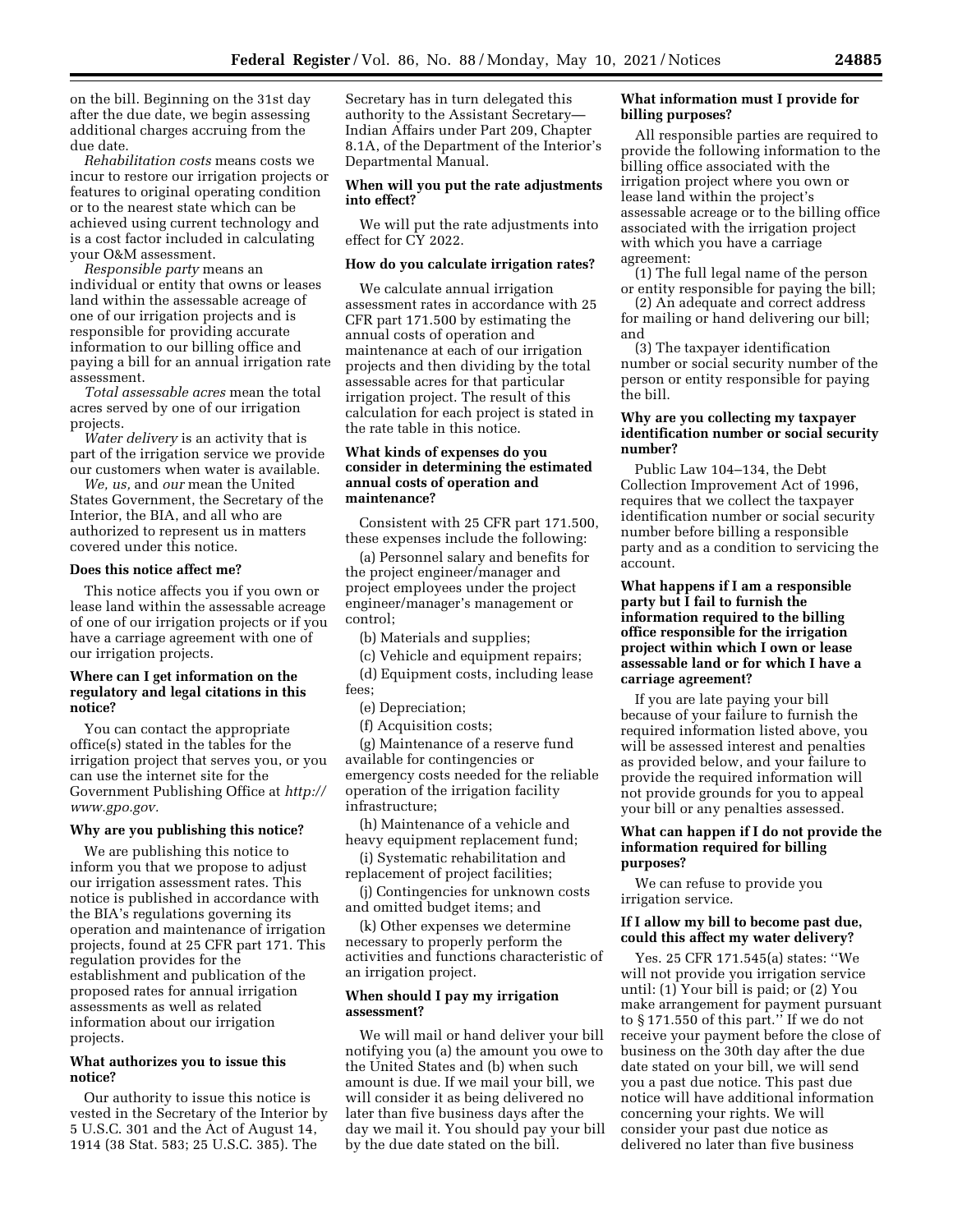days after the day we mail it. We follow the procedures provided in 31 CFR 901.2, ''Demand for Payment,'' when demanding payment of your past due bill.

## **Are there any additional charges if I am late paying my bill?**

Yes. We are required to assess interest, penalties, and administrative costs on past due bills in accordance with 31 U.S.C. 3717 and 31 CFR 901.9. The rate of interest is established annually by the Secretary of the United States Treasury (Treasury) and accrues

from the date your bill is past due. If your bill becomes more than 90 days past due, you will be assessed a penalty charge of no more than six percent per year, which accrues from the date your bill became past due. Each time we try to collect your past due bill, you will be charged an administrative fee of \$12.50 for processing and handling.

## **What else will happen to my past due bill?**

If you do not pay your bill or make payment arrangements to which we agree, we are required to transfer your

past due bill to Treasury for further action. Pursuant to 31 CFR 285.12, bills that are 120 days past due will be transferred to Treasury.

## **Who can I contact for further information?**

The following tables are the regional and project/agency contacts for our irrigation facilities.

| Project name                       | Project project/agency contacts                                                                                                                                                                                                                                                                                                                                                                                                                                                                                |
|------------------------------------|----------------------------------------------------------------------------------------------------------------------------------------------------------------------------------------------------------------------------------------------------------------------------------------------------------------------------------------------------------------------------------------------------------------------------------------------------------------------------------------------------------------|
|                                    | <b>Northwest Region Contacts</b>                                                                                                                                                                                                                                                                                                                                                                                                                                                                               |
|                                    | Bryan Mercier, Regional Director, Bureau of Indian Affairs, Northwest Regional Office, 911 NE 11th Avenue, Portland, OR 97232–4169,<br>Telephone: (503) 231-6702.                                                                                                                                                                                                                                                                                                                                              |
| Flathead Indian Irrigation Project | Larry Nelson, Acting Irrigation Project Manager, P.O. Box 40, Pablo, MT 59855, Telephone:<br>(406) 745-2661 Project Manager.                                                                                                                                                                                                                                                                                                                                                                                   |
|                                    | Tim Gardner, Acting Irrigation Project Manager, Building #2 Bannock Avenue, Fort Hall, ID<br>83203-0220, Telephone: (208) 238-1992.                                                                                                                                                                                                                                                                                                                                                                            |
|                                    | Pete Plant, Project Administrator, 413 South Camas Avenue, Wapato, WA 98951-0220, Tele-<br>phone: (509) 877-3155 Project Administrator.                                                                                                                                                                                                                                                                                                                                                                        |
|                                    | <b>Rocky Mountain Region Contacts</b>                                                                                                                                                                                                                                                                                                                                                                                                                                                                          |
|                                    | Susan Messerly, Regional Director, Bureau of Indian Affairs, Rocky Mountain Regional Office, 2021 4th Avenue North, Billings, MT 59101,<br>Telephone: (406) 247-7943.                                                                                                                                                                                                                                                                                                                                          |
|                                    | Thedis Crowe, Superintendent, Greg Tatsey, Irrigation Project Manager, Box 880, Browning,<br>MT 59417, Telephones: (406) 338–7544 Superintendent, (406) 338–7519 Irrigation Project<br>Manager.                                                                                                                                                                                                                                                                                                                |
|                                    | Clifford Serawop, Superintendent, Richard Green, Irrigation Project Manager, (Project oper-<br>ation & maintenance performed by Water Users Association), P.O. Box 69, Crow Agency,<br>MT 59022, Telephones: (406) 638-2672 Superintendent, (406) 247-7469 Irrigation Project<br>Manager.                                                                                                                                                                                                                      |
|                                    | Mark Azure, Superintendent, Jim Gappa, Irrigation Project Manager (BIA), (Project operation<br>& maintenance contracted to Fort Belknap Indian Community under PL 93–638), 158 Tribal<br>Way, Suite B, Harlem, MT 59526, Telephones: (406) 353-2901 Superintendent, (406) 353-<br>8466 Irrigation Project Manager (Tribal Office).                                                                                                                                                                             |
|                                    | Anna Eder, Superintendent, Jim Gappa, Acting Irrigation Project Manager, (Project operation<br>& maintenance performed by Fort Peck Water Users Association), P.O. Box 637, Poplar,<br>MT 59255, Telephones: (406) 768–5312 Superintendent, (406) 653–1752 Huber Wright-<br>Lead ISO.                                                                                                                                                                                                                          |
| Wind River Irrigation Project      | Leslie Shakespeare, Superintendent, Jim Gappa, Acting Irrigation Project Manager, (Project<br>operation & maintenance for Little Wind, Johnstown, and Lefthand Units contracted to Wind<br>River Tribes under PL 93-638; Little Wind-Ray and Upper Wind Units operation & mainte-<br>nance performed by Ray Canal, A Canal, and Crowheart Water Users Associations), P.O.<br>Box 158, Fort Washakie, WY 82514, Telephones: (307) 332-7810 Superintendent, (406)<br>247-7998 Acting Irrigation Project Manager. |
|                                    | <b>Southwest Region Contacts</b>                                                                                                                                                                                                                                                                                                                                                                                                                                                                               |
|                                    | Patricia L. Mattingly, Regional Director, Bureau of Indian Affairs, Southwest Regional Office, 1001 Indian School Road, Albuquerque, NM 87104,<br>Telephone: (505) 563-3100.                                                                                                                                                                                                                                                                                                                                   |
|                                    | Priscilla Bancroft, Superintendent, Vickie Begay, Irrigation Project Manager, P.O. Box 315,<br>Ignacio, CO 81137-0315, Telephones: (970) 563-4511, Superintendent, (970) 563-9484,<br>Irrigation Project Manager.                                                                                                                                                                                                                                                                                              |
|                                    | <b>Western Region Contacts</b>                                                                                                                                                                                                                                                                                                                                                                                                                                                                                 |
|                                    | Bryan Bowker, Regional Director, Bureau of Indian Affairs, Western Regional Office, 2600 North Central Avenue, 4th Floor Mailroom, Phoenix,<br>AZ 85004, Telephone: (602) 379-6600.                                                                                                                                                                                                                                                                                                                            |
|                                    | Davetta Ameelyenah, Superintendent, Gary Colvin, Irrigation Project Manager, 12124 1st Ave-                                                                                                                                                                                                                                                                                                                                                                                                                    |

nue, Parker, AZ 85344, Telephone: (928) 669–7111.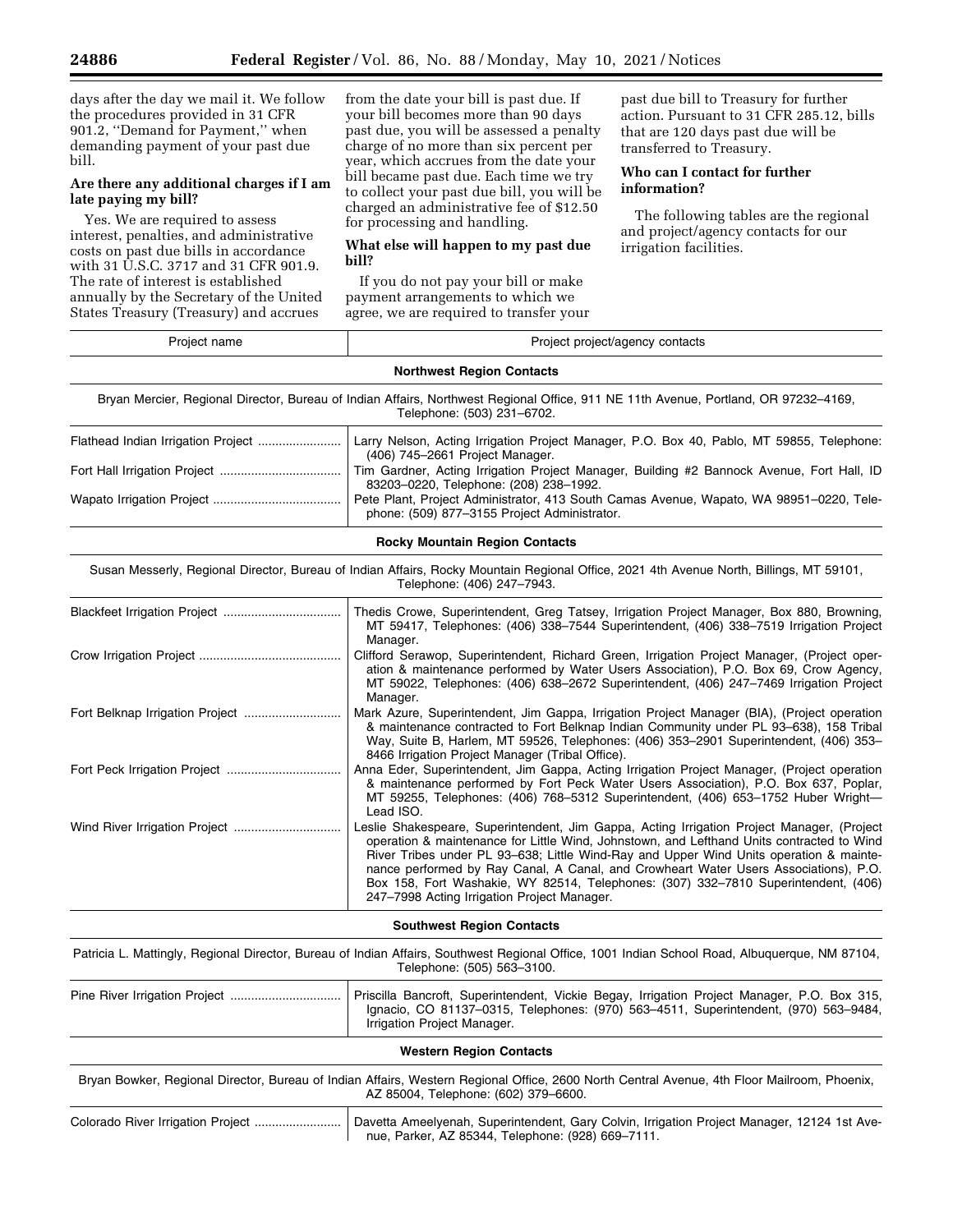| Project name                                                     | Project project/agency contacts                                                                                                                                                                                                                                                     |
|------------------------------------------------------------------|-------------------------------------------------------------------------------------------------------------------------------------------------------------------------------------------------------------------------------------------------------------------------------------|
|                                                                  | Joseph McDade, Superintendent, (Project operation & maintenance compacted to Shoshone-<br>Paiute Tribes under PL 93-638), 2719 Argent Avenue, Suite 4, Gateway Plaza, Elko, NV<br>89801, Telephone: (775) 738-5165, (208) 759-3100 (Tribal Office).                                 |
|                                                                  | Denni Shields, Superintendent, 256 South Second Avenue, Suite D, Yuma, AZ 85364, Tele-<br>phone: (928) 782-1202.                                                                                                                                                                    |
| San Carlos Irrigation Project (Indian Works and<br>Joint Works). | Ferris Begay, Project Manager, Kyle Varvel, Acting Supervisory Civil Engineer, (Portions of In-<br>dian Works operation & maintenance compacted to Gila River Indian Community under PL<br>93-638), 13805 North Arizona Boulevard, Coolidge, AZ 85128, Telephone: (520) 723-6225.   |
|                                                                  | Antonio Pingree, Superintendent, Ken Asay, Irrigation System Manager, (Project operation &<br>maintenance performed by Uintah Indian Irrigation Project Operation and Maintenance<br>Company), P.O. Box 130, Fort Duchesne, UT 84026, Telephone: (435) 722-4300, (435)<br>722-4344. |
|                                                                  | Gerry Emm, Acting Superintendent, 311 East Washington Street, Carson City, NV 89701,<br>Telephone: (775) 887-3500.                                                                                                                                                                  |

## **What irrigation assessments or charges are proposed for adjustment by this notice?**

The rate table below contains current final CY 2021 rates for irrigation

projects where we recover costs of administering, operating, maintaining, and rehabilitating them. The table also contains proposed CY 2022 rates for all irrigation projects. An asterisk

immediately following the rate category notes irrigation projects where rates are proposed for adjustment.

| Project name                                     | Rate category                      | Final<br>2021 rate | Proposed<br>2022 rate |
|--------------------------------------------------|------------------------------------|--------------------|-----------------------|
|                                                  | <b>Northwest Region Rate Table</b> |                    |                       |
|                                                  |                                    | \$33.50            | \$33.50               |
|                                                  |                                    | 16.75              | 16.75                 |
|                                                  |                                    | 75.00              | 75.00                 |
|                                                  |                                    | 58.50              | 62.50                 |
|                                                  |                                    | 39.00              | 40.00                 |
|                                                  |                                    | 38.00              | 41.00                 |
|                                                  |                                    | 39.00              | 40.00                 |
|                                                  |                                    | 63.50              | 68.50                 |
|                                                  |                                    | 99.50              | 106.50                |
|                                                  |                                    | 39.00              | 40.00                 |
| Wapato Irrigation Project—Toppenish/Simcoe Units |                                    | 25.00              | 25.00                 |
|                                                  |                                    | 25.00              | 25.00                 |
| Wapato Irrigation Project—Ahtanum Units          |                                    | 30.00              | 30.00                 |
|                                                  |                                    | 30.00              | 30.00                 |
|                                                  |                                    | 79.00              | 79.00                 |
|                                                  |                                    | 79.00              | 79.00                 |
|                                                  |                                    | 85.00              | 85.00                 |
| Wapato Irrigation Project—Additional Works       |                                    | 80.00              | 80.00                 |
|                                                  |                                    | 80.00              | 80.00                 |
|                                                  |                                    | 86.00              | 86.00                 |
|                                                  |                                    | 86.00              | 86.00                 |

## **Rocky Mountain Region Rate Table**

| Crow Irrigation Project-Willow Creek O&M (includes                                         |  | 20.50<br>28.50 | 20.50<br>28.50 |  |
|--------------------------------------------------------------------------------------------|--|----------------|----------------|--|
| Agency, Lodge Grass #1, Lodge Grass #2, Reno,<br>Upper Little Horn, and Forty Mile Units). |  |                |                |  |
| Crow Irrigation Project-All Others (includes Bighorn,                                      |  | 28.50          | 28.50          |  |
| Soap Creek, and Prvor Units).                                                              |  |                |                |  |
|                                                                                            |  | 14.00          | 14.00          |  |
| Crow Irrigation Two Leggins Drainage District                                              |  | 2.00           | 2.00           |  |
|                                                                                            |  | 17.00          | 18.00          |  |
|                                                                                            |  | 27.00          | 27.00          |  |
| Wind River Irrigation Project—Units 2, 3 and 4                                             |  | 25.00          | 25.00          |  |
|                                                                                            |  | 22.00          | 22.00          |  |
| Wind River Irrigation Project—LeClair District (See Note<br>#1).                           |  | 47.00          | 47.00          |  |
| Wind River Irrigation Project—Crow Heart Unit                                              |  | 16.50          | 16.50          |  |
| Wind River Irrigation Project-A Canal Unit                                                 |  | 16.50          | 16.50          |  |
| Wind River Irrigation Project-Riverton Valley Irrigation<br>District (See Note #1).        |  | 30.65          | 30.65          |  |
| <b>Southwest Region Rate Table</b>                                                         |  |                |                |  |

| Pine River Irrigation<br>Project | Charge per tract<br>Minimum | 50.00 | 0.00د |
|----------------------------------|-----------------------------|-------|-------|
|----------------------------------|-----------------------------|-------|-------|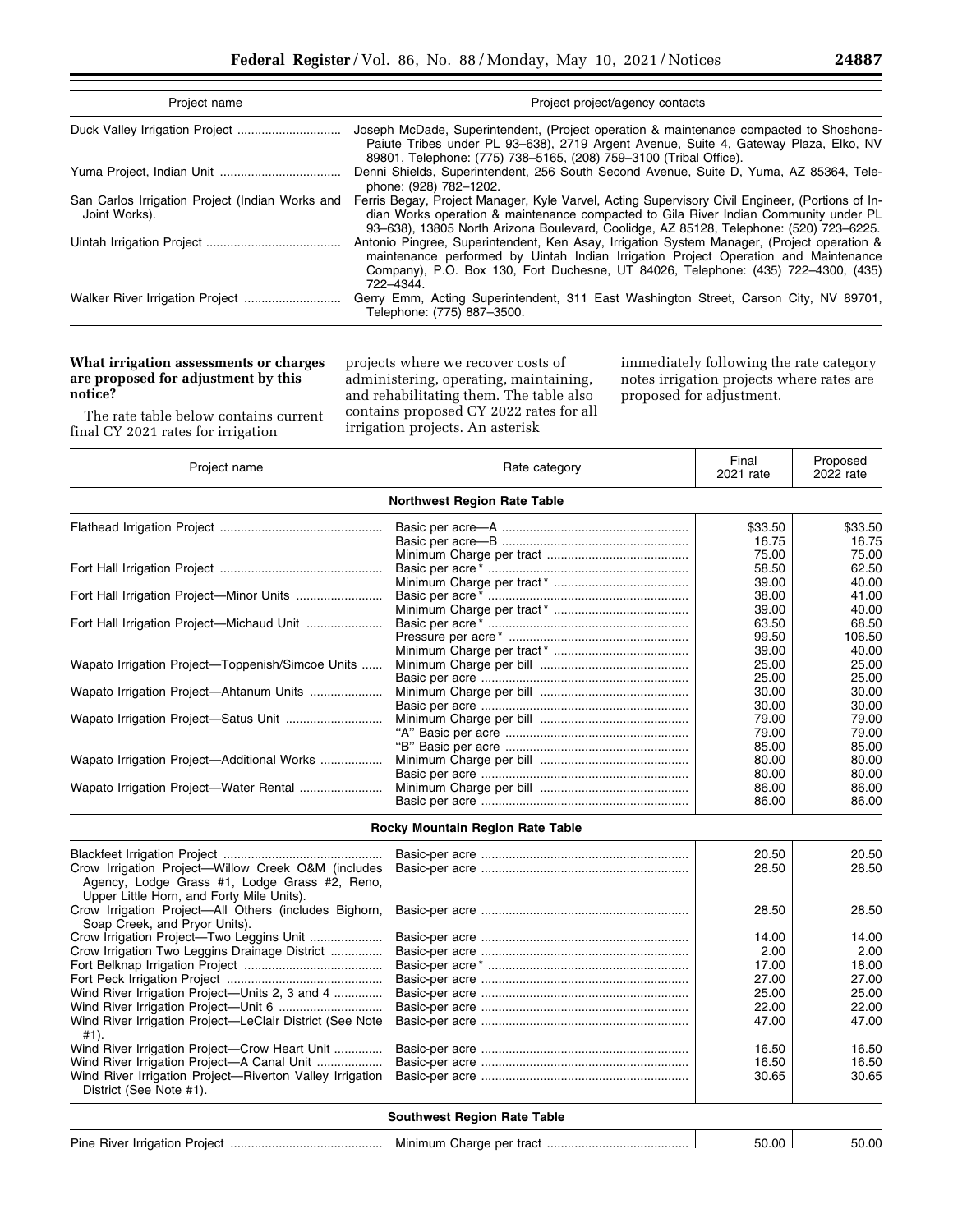| Project name                                                                                             | Rate category                                                            |                                                                                                                                                      |                    | Final<br>2021 rate                                                                        |                                                              | Proposed<br>2022 rate                                      |
|----------------------------------------------------------------------------------------------------------|--------------------------------------------------------------------------|------------------------------------------------------------------------------------------------------------------------------------------------------|--------------------|-------------------------------------------------------------------------------------------|--------------------------------------------------------------|------------------------------------------------------------|
|                                                                                                          |                                                                          |                                                                                                                                                      |                    |                                                                                           | 22.00                                                        | 22.50                                                      |
|                                                                                                          | <b>Western Region Rate Table</b>                                         |                                                                                                                                                      |                    |                                                                                           |                                                              |                                                            |
| Yuma Project, Indian Unit (See Note #2)<br>San Carlos Irrigation Project (Joint Works) (See Note<br>#3). |                                                                          | Excess Water per acre-foot over 5.75 acre-feet<br>Excess Water per acre-foot over 5.0 acre-feet*<br>Basic per acre up to 5.0 acre-feet (Ranch $5$ )* |                    |                                                                                           | 61.50<br>18.00<br>5.30<br>154.50<br>30.00<br>154.50<br>25.78 | 64.00<br>18.00<br>5.30<br>$(+)$<br>$+ )$<br>$+$ )<br>26.00 |
|                                                                                                          | Proposed 2022 Construction Water Rate Schedule:                          |                                                                                                                                                      |                    |                                                                                           |                                                              |                                                            |
|                                                                                                          |                                                                          | Off project con-<br>struction                                                                                                                        |                    | On project construc-<br>tion-gravity water                                                |                                                              | On project construc-<br>tion--pump water                   |
|                                                                                                          | <b>Administrative Fee</b><br>Usage Fee<br><b>Excess Water</b><br>Rate t. | $$300.00$<br>\$250.00 per month<br>\$5.00 per 1,000<br>gal.                                                                                          |                    | $$300.00$<br>\$300.00.<br>\$100.00 per acre<br>No Fee<br>foot.<br>No Charge<br>No Charge. |                                                              |                                                            |
| Project name                                                                                             |                                                                          | Rate category                                                                                                                                        | Final<br>2021 rate |                                                                                           | Proposed<br>2022 rate                                        |                                                            |
| San Carlos Irrigation Project (Indian Works) (See Note<br>#4).                                           |                                                                          |                                                                                                                                                      |                    | \$97.78                                                                                   |                                                              | \$90.50                                                    |
|                                                                                                          |                                                                          |                                                                                                                                                      |                    |                                                                                           | 23.00<br>25.00<br>31.00                                      | 23.00<br>25.00<br>31.00                                    |

\* Notes irrigation projects where rates are adjusted.

+ These rates have not yet been determined.

† The excess water rate applies to all water used in excess of 50,000 gallons in any one month.

Note #1 O&M rates for LeClair and Riverton Valley Irrigation Districts apply to Trust lands that are serviced by each irrigation district. The annual O&M rates are based on budgets submitted by LeClair and Riverton Valley Irrigation Districts, respectively.

Note #2 The O&M rate for the Yuma Project, Indian Unit has two components. The first component of the O&M rate is established by the Bureau of Reclamation (BOR), the owner and operator of the Project. BOR's rate, which is based upon the annual budget submitted by BOR, is \$151.00 for 2021 but has not been established for 2022. The second component of the O&M rate is established by BIA to cover administrative costs, which includes billing and collections for the Project. The final 2021 (85 FR 47235 (August 4, 2020)) BIA rate component is \$3.50/acre. The proposed 2022 BIA rate component is \$4.00/acre.

Note #3 The Construction Water Rate Schedule identifies fees assessed for use of irrigation water for non-irrigation purposes.

Note #4 The O&M rate for the San Carlos Irrigation Project—Indian Works has three components. The first component is established by the San Carlos Irrigation Project—Indian Works, the owner and operator of the Project; the final 2021 rate is \$56.00 per acre, and proposed 2022 rate is \$56.50 per acre. The second component is established by the San Carlos Irrigation Project—Joint Works; the 2021 rate is \$25.78 per acre, and proposed 2022 rate is \$26.00 per acre. The third component is established by the San Carlos Irrigation Project Joint Control Board; the 2021 rate is \$16.00 per acre, and 2022 rate is \$8.00 per acre.

## **Consultation and Coordination With Tribal Governments (Executive Order 13175)**

The Department of the Interior strives to strengthen its government-togovernment relationship with Indian Tribes through a commitment to consultation with Indian Tribes and recognition of their right to selfgovernance and Tribal sovereignty. We have evaluated this notice under the Department's consultation policy and under the criteria of Executive Order 13175 and have determined there to be substantial direct effects on federally recognized Tribes because the irrigation projects are located on or associated with Indian reservations. To fulfill its consultation responsibility to Tribes and Tribal organizations, BIA communicates, coordinates, and consults on a continuing basis with

these entities on issues of water delivery, water availability, and costs of administration, operation, maintenance, and rehabilitation of projects that concern them. This is accomplished at the individual irrigation project by project, agency, and regional representatives, as appropriate, in accordance with local protocol and procedures. This notice is one component of our overall coordination and consultation process to provide notice to, and request comments from, these entities when we adjust irrigation assessment rates.

## **Actions Concerning Regulations That Significantly Affect Energy Supply, Distribution, or Use (Executive Order 13211)**

The proposed rate adjustments are not a significant energy action under the

definition in Executive Order 13211. A Statement of Energy Effects is not required.

## **Regulatory Planning and Review (Executive Order 12866)**

These proposed rate adjustments are not a significant regulatory action and do not need to be reviewed by the Office of Management and Budget under Executive Order 12866.

### **Regulatory Flexibility Act**

These proposed rate adjustments are not a rule for the purposes of the Regulatory Flexibility Act because they establish ''a rule of particular applicability relating to rates.''

5 U.S.C. 601(2).